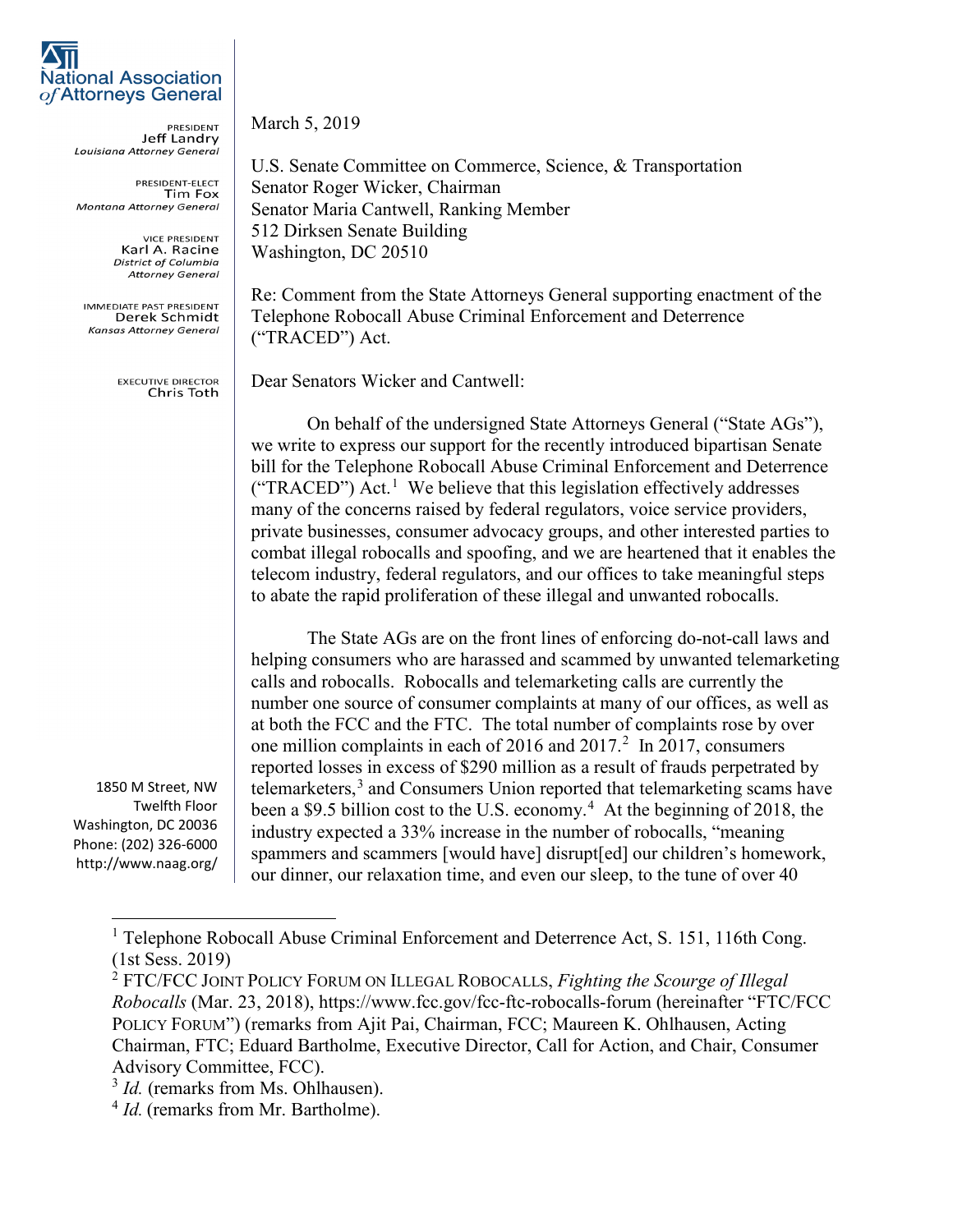billion illegal robocalls."<sup>[5](#page-1-0)</sup> At the end of 2018, the estimated number of illegal robocalls had, in fact, increased by more than 3[6](#page-1-1)% and reached almost 48 billion.<sup>6</sup>

## **I. The State AGs Applaud the TRACED Act's Requirement that Voice Service Providers Participate in the Call Authentication Framework and Support its Timely Enactment.**

Since illegal robocalls continue to frustrate and harm consumers every day, we are encouraged that the TRACED Act prioritizes timely, industry-wide implementation of call authentication protocols.

Telemarketers increasingly rely on both automated dialing software and the internetbased telecommunications technology of Voice over Internet Protocol ("VoIP"). The hardware and software required to make robocalls is easy to obtain, is relatively inexpensive, enables "mass-dialing of thousands of calls for pennies," and allows telemarketers to fake or "spoof" Caller ID information.<sup>[7](#page-1-2)</sup> Although several providers and third parties offer call blocking and caller identification verification products, virtually anyone can send millions of illegal robocalls and frustrate law enforcement with just a computer, inexpensive software (i.e., auto-dialer and spoofing programs), and an internet connection.<sup>[8](#page-1-3)</sup>

Many of the undersigned State AGs recently recommended that the FCC explore ways to encourage all domestic and international voice providers to implement the call authentication framework known as STIR/SHAKEN.<sup>[9](#page-1-4)</sup> We are pleased to see that the TRACED Act requires implementation of this authentication framework, affirms the authority for a voice provider to block a call pursuant to this framework, and creates a safe harbor for the inadvertent blocking of legitimate calls. We have long encouraged the FCC to remove legal impediments to callblocking. Several years ago, states encouraged the FCC to permit telecommunications companies to provide advanced call-blocking technology to consumers. On June 18, 2015, the FCC issued a declaratory ruling clarifying that nothing in the Communications Act or its rules prohibited providers from implementing call-blocking technology at the consumers' request.<sup>[10](#page-1-5)</sup>

<span id="page-1-0"></span> <sup>5</sup> *See Advanced Methods to Target and Eliminate Unlawful Robocalls*, Reply Comments of Thirty-Five (35) State Attorneys General, CG Docket No. 17-59 at 2–3 (filed Oct. 8, 2018) (hereinafter "2018 Reply Comments") (citing PR Newswire, *Robocall Epidemic Breaks Annual Record with 30.5 Billion Calls in 2017*, https://www.prnewswire.com/news-releases/robocallepidemic-breaks-annual-record-with-305-billion-calls-in-2017-300580916.html (Jan. 11, 2018)). <sup>6</sup> *Robocall Index*, YOUMAIL, https://robocallindex.com/history/time (last visited Feb. 4, 2019). <sup>7</sup> FTC/FCC POLICY FORUM (remarks from Ms. Ohlhausen); Marguerite M. Sweeney, *Do Not Call: The History of Do Not Call and How Telemarketing Has Evolved*, 1(4) NAGTRIJOURNAL 2, 5 (Aug. 2016).

<span id="page-1-3"></span><span id="page-1-2"></span><span id="page-1-1"></span><sup>8</sup> *See* 2018 Reply Comments at 2.

<span id="page-1-5"></span><span id="page-1-4"></span> $9$  2018 Reply Comments filed in response to the public notice issued by the FCC's Consumer and Governmental Affairs Bureau on how the FCC could further empower service providers to block illegal robocalls. *See Advanced Methods to Target and Eliminate Unlawful Robocalls*, Public Notice, CG Docket No. 17-59, August 10, 2018, Bureau Seeks to Refresh the Record.  $10$  FCC, CG Docket No. 02-278, Declaratory Ruling and Order, FCC 15-72 (June 18, 2015).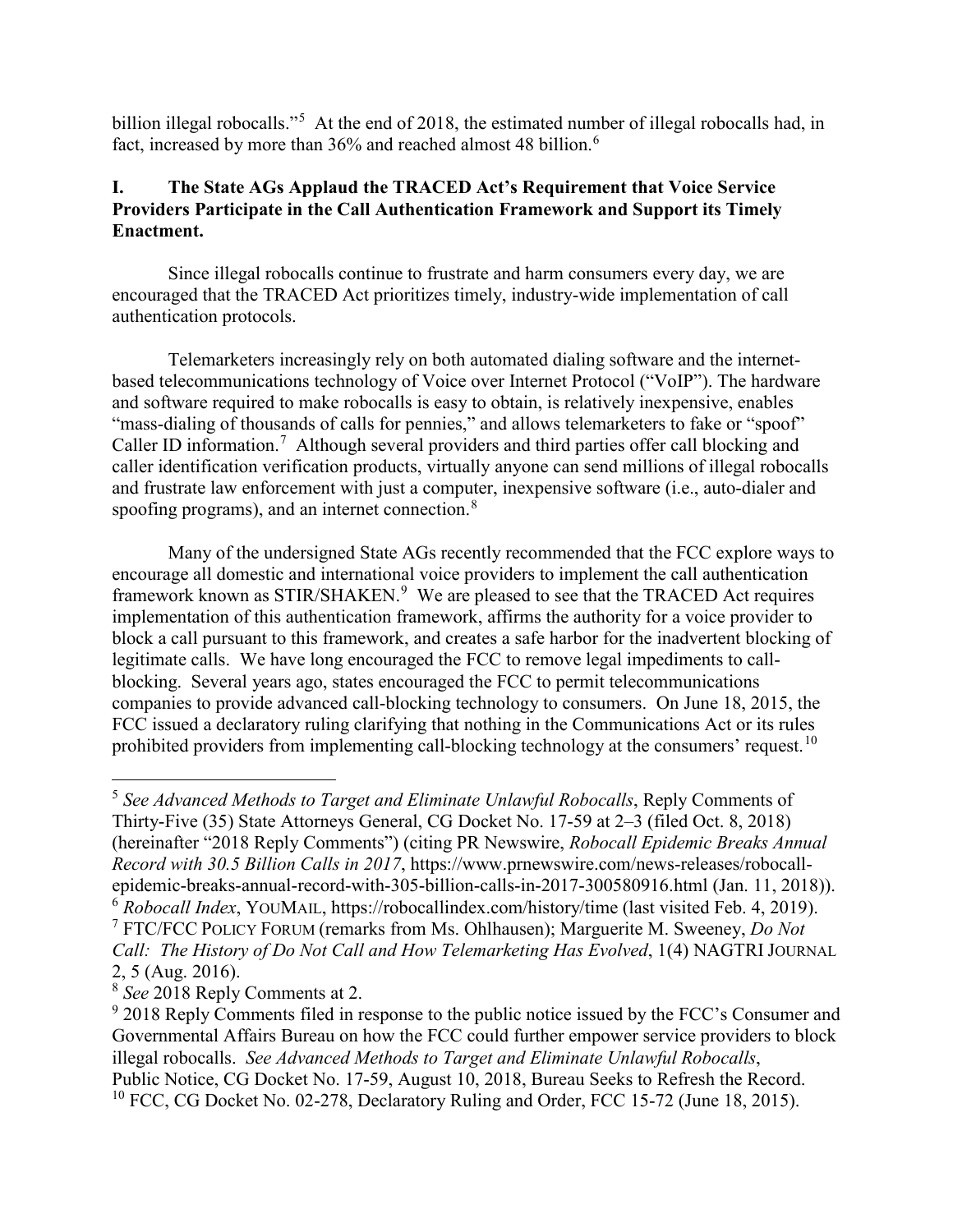In November 2017, with the State AGs' explicit support, the FCC adopted rules to combat illegal robocalls by enabling voice service providers to block calls from phone numbers on a Do-Not-Originate ("DNO") list and to block calls from invalid, unallocated, or unused numbers before they reach consumers' phones.<sup>[11](#page-2-0)</sup>

The TRACED Act gives voice service providers between twelve and eighteen months from its enactment to establish and implement a call authentication framework, which will greatly reduce the number of unwanted calls. Therefore, timely enactment of this legislation is paramount.

## **II. The State AGs Support the Creation of the Interagency Working Group and, Due to our Experience in this Area, Encourage the Working Group to Consult and Coordinate Regularly with our Offices.**

The State AGs' offices are on the ground every day talking with consumers about the disruptive and detrimental intrusions they suffer as a result of illegal and unwanted robocalls. In addition to handling consumer complaints, we have many years of experience bringing enforcement actions against illegal telemarketers and robocallers under state and federal law, including the Telephone Consumer Protection Act, 47 U.S.C. 227. For example, in 2015 ten State AGs worked with the Federal Trade Commission to sue a Florida-based cruise-line company that conducted a telemarketing campaign resulting in billions of robocalls. Caribbean Cruise Line, Inc. and the other defendants agreed to injunctive terms barring them from calling consumers whose phone numbers are on the DNC Registry, spoofing caller ID information, and placing illegal robocalls. In 2017, four State AGs and the United States Department of Justice obtained a \$280 million judgment against Dish Network for knowingly engaging in pervasive telemarketing misconduct, such as placing repeated calls to people on the National Do Not Call Registry and using prerecorded messages.

Because we have long been in the battle against bad actors who exploit inexpensive and ubiquitous technology to scam consumers and intrude upon their privacy, we advocate that the proposed Interagency Working Group, upon its creation, regularly consult with the State AGs about this pervasive problem.

We further appreciate that, in service to its purpose to "improve enforcement" of the TCPA, the TRACED Act leaves undisturbed section 227(e) of the TCPA, which expressly provides that these regulations do not preempt state enforcement actions.<sup>[12](#page-2-1)</sup>

On behalf of all of our constituents, thank you for your work on this important matter. The undersigned Attorneys General support timely enactment of the TRACED Act.

<span id="page-2-0"></span><sup>&</sup>lt;sup>11</sup> FCC, *Advanced Methods to Target and Eliminate Unlawful Robocalls*, CG Docket No. 17-59, Report and Order, FCC 17-151 (Nov. 17, 2017).

<span id="page-2-1"></span> $12$  47 U.S.C. § 227(e) (2012).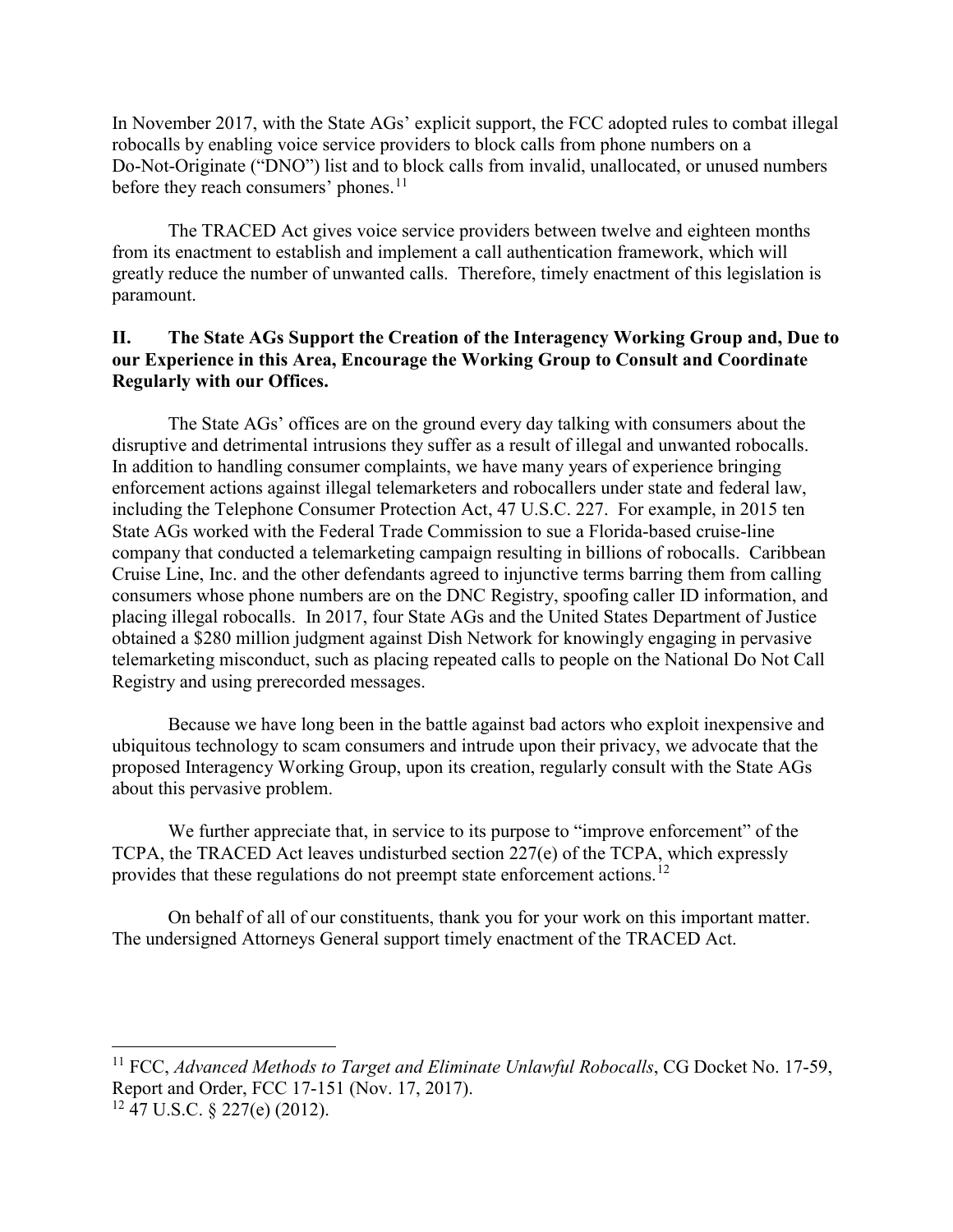Sincerely, im thanh

Lim Hood<br>
Mississippi Attorney General<br>
Nebraska Attorne

Gordon J. MacDonald Josh Stein New Hampshire Attorney General North Carolina Attorney General

Masshall

Steve Marshall Kevin G. Clarkson Alabama Attorney General Alaska Attorney General

Mark P

Mark Brnovich Leslie Rutledge



Xavier Becerra<br>
California Attorney General<br>
Colorado Attorney General California Attorney General



William Tong / Kathleen Jennings Connecticut Attorney General Delaware Attorney General

Karl A. Racine Ashley Moody District of Columbia Attorney General Florida Attorney General

brea

Georgia Attorney General Guam Attorney General

Von E

Clare E. Connors Lawrence Wasden Hawaii Attorney General **Idaho Attorney General** 

 $olCite$ 

Nebraska Attorney General

arts

2. L. P. Rullidge

Arizona Attorney General Arkansas Attorney General

Weiser Tuly

athleen (primings)

My Nordy

**Christopher M. Carr Leevin Taitano Camacho**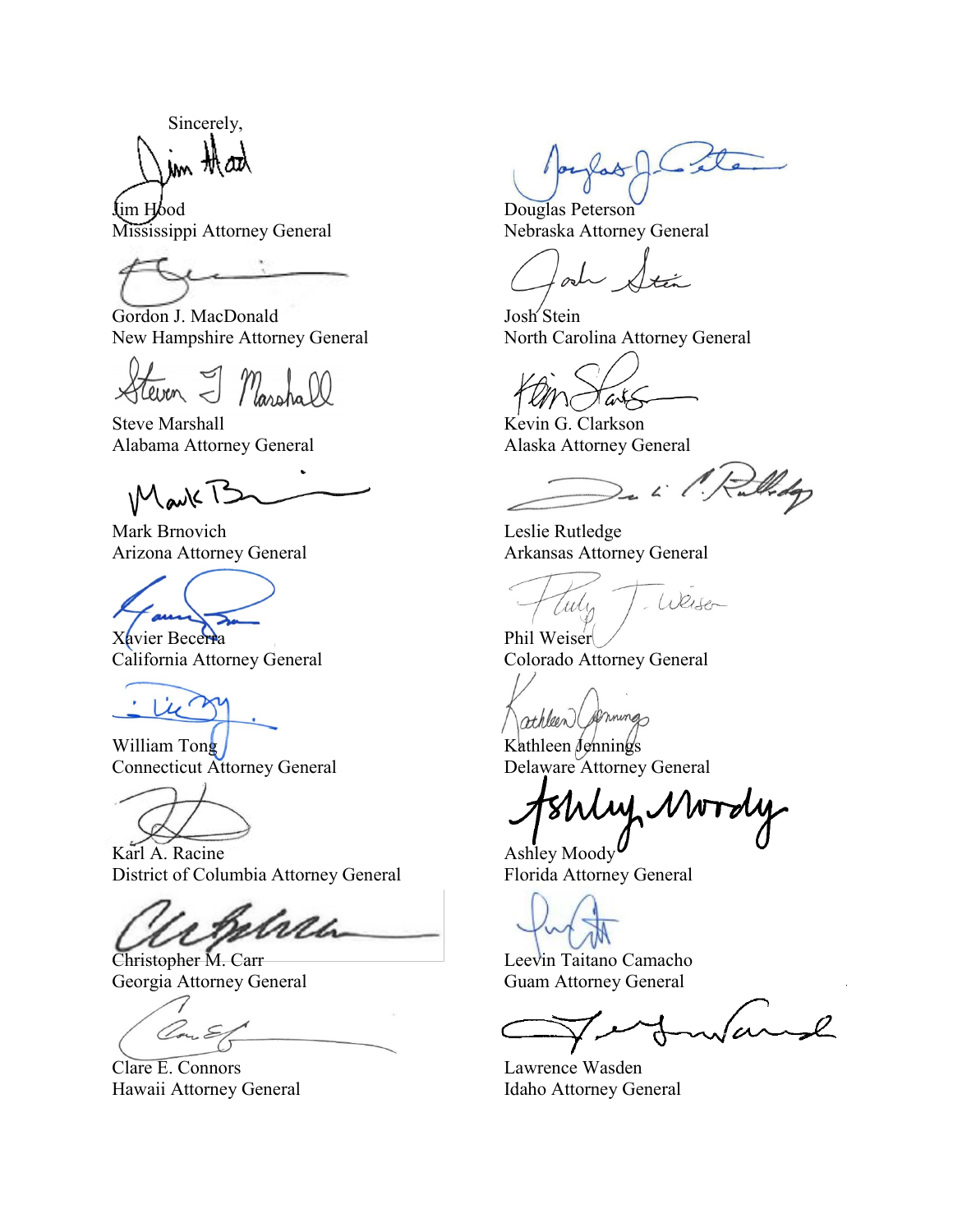$K_{c}$ 

Kwame Raoul Curtis T. Hill, Jr.

Niller

Tom Miller Derek Schmidt

Luchy Bishear

Andy Beshear Jeff Landry Kentucky Attorney General **Louisiana Attorney General** 

aron M. Frey

Aaron M. Frey Brian Frosh

Maura Healey Dana Nessel Massachusetts Attorney General Michigan Attorney General

Keith Ellison Eric S. Schmitt

 $\lim_{x \to 0}$  Ford Aaron D. Ford



Gurbir S. Grewal<br>
New Jersey Attorney General<br>
New Mexico Att

AMIS

Letitia James **V** Wayne Stenehjem

Illinois Attorney General **Indiana Attorney General** 

enk Schmilt

Iowa Attorney General Kansas Attorney General

'Aw

 $Bia - E$  fact

Maine Attorney General Maryland Attorney General

tana Wessel

Minnesota Attorney General Missouri Attorney General

Montana Attorney General Nevada Attorney General

New Mexico Attorney General

New York Attorney General North Dakota Attorney General